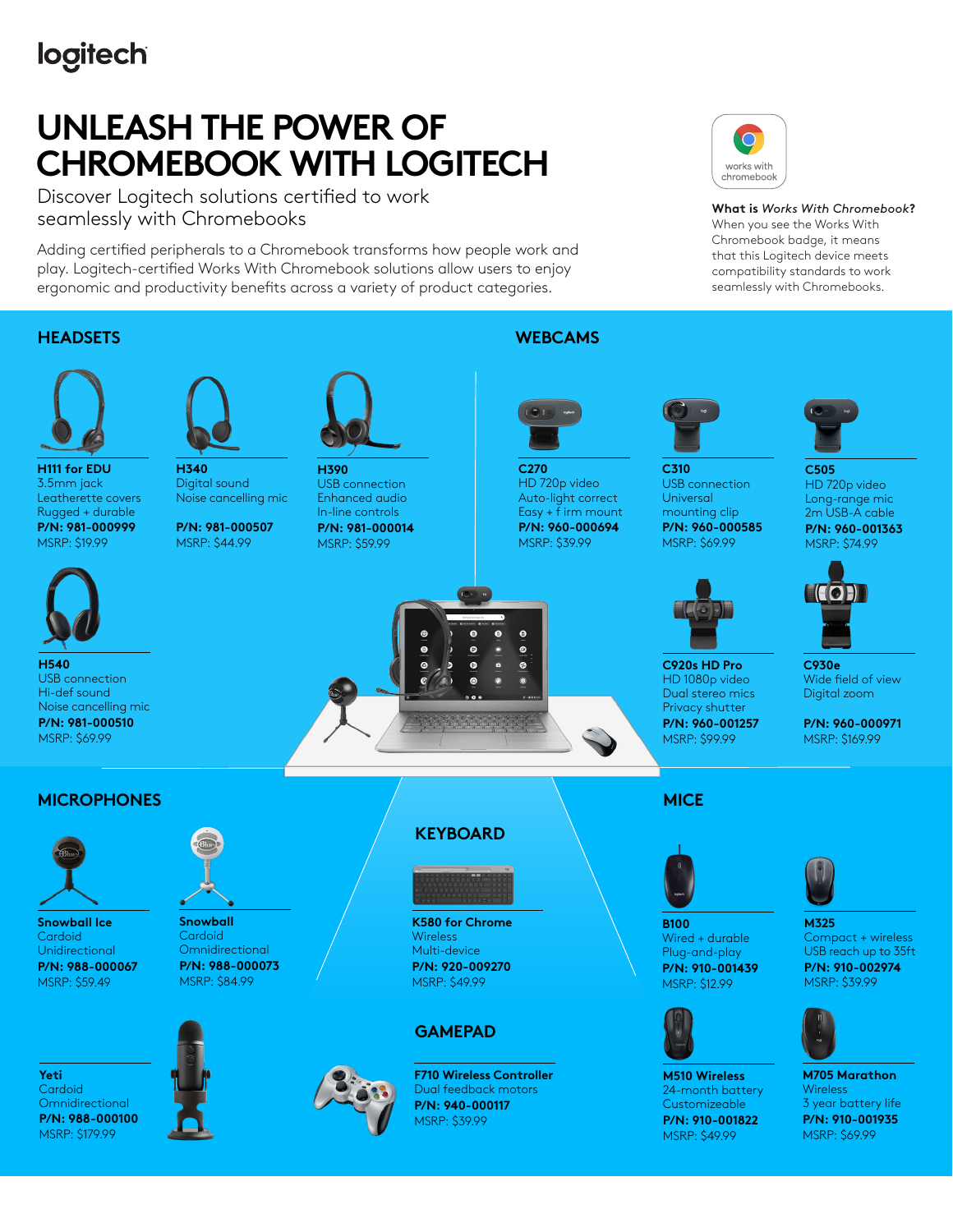# **MICE**

Adding a mouse to your Chromebook setup helps you get more done in less time. Plus, a mouse adds ergonomic benefits, keeping you comfortable for long stretches.



| <b>MICE</b>                             | <b>MSRP</b> | LOGI P/N                                                                                                                                   |
|-----------------------------------------|-------------|--------------------------------------------------------------------------------------------------------------------------------------------|
| <b>B100 Wired USB Optical Mouse</b>     | \$12.99     | 910-001439                                                                                                                                 |
| M317 Wireless Mouse                     | \$29.99     | Black: 910-003416 Red: 910-002893 Blue: 910-002901                                                                                         |
| M310 Wireless Mouse                     | \$39.99     | Black: 910-004277 Silver: 910-001675 Flame Red Gloss: 910-002486<br>Peacock Blue: 910-001917                                               |
| M325 Wireless Mouse                     | \$39.99     | Black: 910-002974 Light Silver: 910-002332 Dark Silver: 910-002136 Red: 910-002651<br>Blue: 910-002650 Violet: 910-003120 Rose: 910-003121 |
| <b>Design Collection Wireless Mouse</b> | \$39.99     | Teal Maze: 910-005838 Spring Meadow: 910-005839 Blue Blush: 910-005840<br>Cosmic Play: 910-005841                                          |
| M330 Silent Plus                        | \$39.99     | Black: 910-004905 Grey/Yellow: 910-004908                                                                                                  |
| Pebble M355                             | \$39.99     | White: 910-005770 Rose: 910-005769 Blue Grey: 910-005773 Graphite: 910-005743                                                              |
| M510 Wireless Mouse                     | \$49.99     | Black: 910-001822 Blue: 910-002533 Red: 910-004554                                                                                         |
| M525 Wireless Mouse                     | \$49.99     | Black: 910-002696 Red: 910-002697 Blue: 910-002698                                                                                         |
| M705 Marathon Mouse                     | \$69.99     | Silver: 910-001935                                                                                                                         |

## **KEYBOARD**

The K580 wireless keyboard features all the keys you need in a compact layout that elevates the overall look of your desktop and enhances comfort and productivity. The Easy-Switch buttons let you switch typing between two devices with the same keyboard and with a 24 month battery life you will always be connected.

| KEYBOARD               | MSRP LOGLP/N       |
|------------------------|--------------------|
| K580 Chrome OS Edition | \$59.99 920-009270 |

## **GAMEPADS**

Get your console-style controller for PC and play your games the way you want.

| <b>GAME CONTROLLER</b> | MSRP LOGLP/N       |
|------------------------|--------------------|
| F310 Gamepad           | S39.99 940-000110  |
| F710 Wireless Gamepad  | \$69.99 940-000117 |







"As a strategic partner, Logitech brings value to our Chromebook users with a full range of Works With Chromebook certified solutions. Beyond the seamless integration that is expected with our Works With Chromebook certified vendor solutions, Logitech offers users peripherals that will increase user productivity and efficiency at the desktop, while maximizing coveted USB space with their unifying technology. We are proud to be working with Logitech where together we provide Chromebook users the best possible experience."

*Mike Budelli Global Business Development, Platforms & Ecosystems (Chrome OS) at Google*